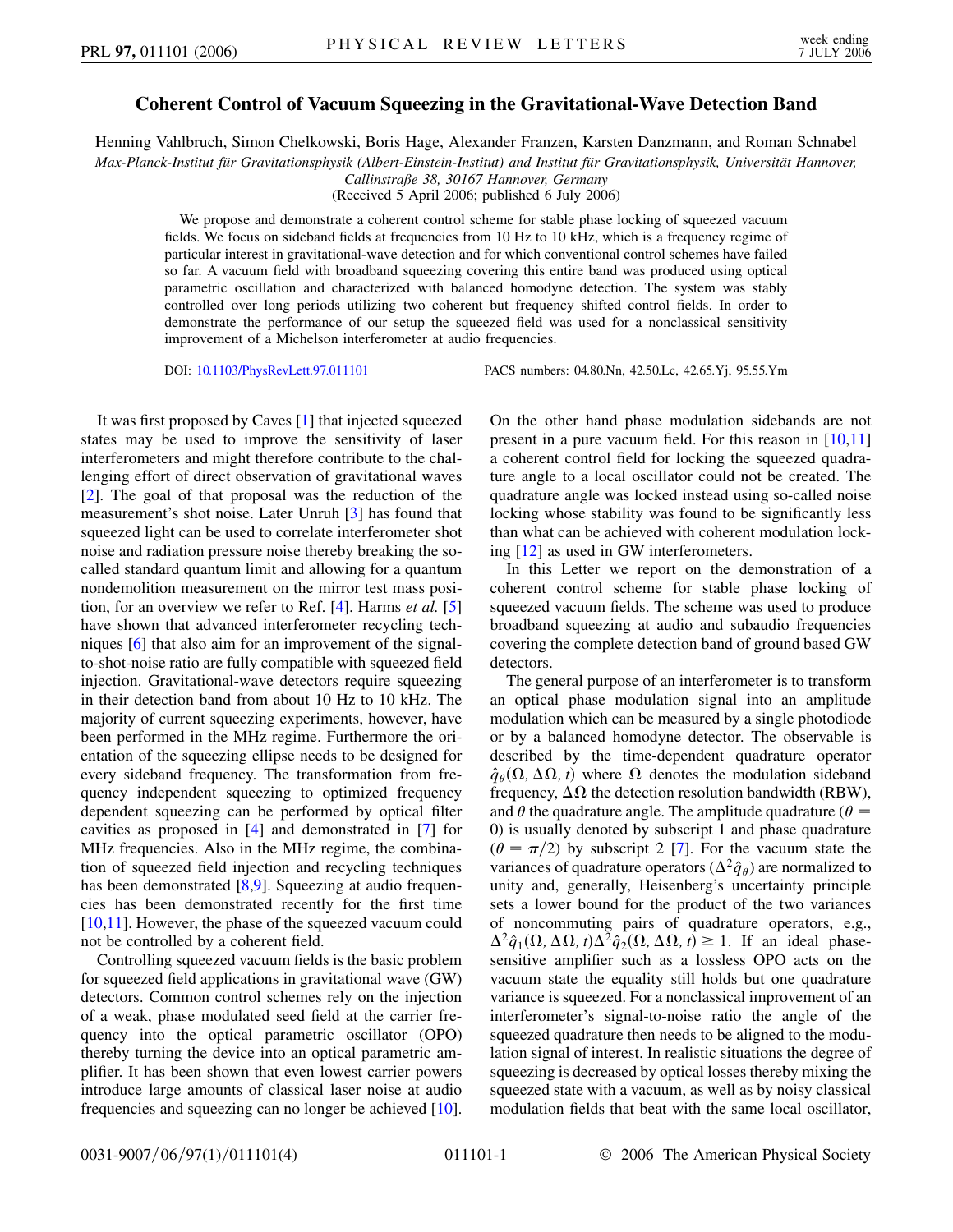and also by acoustomechanical disturbances during the squeezed field generation and during its measurement [[10\]](#page-3-9).

Noisy modulation fields from the laser source can be completely removed if the squeezed light source is just seeded by a pure vacuum field. To prevent any contamination of the squeezed field, an appropriate control scheme may solely use some additional fields that do not interfere with the squeezed mode. If nevertheless such control fields are coherent with the squeezed mode full control capability is possible. The length of the OPO might be controlled by using phase modulation sidebands on a different (frequency shifted) spatial mode or polarization mode. In the experiment presented here, we used the latter. However, control of the quadrature angle in respect to a homodyning local oscillator or an interferometer is more challenging. Here we propose to use another control field that does sense the OPO nonlinearity but is frequency detuned against the vacuum squeezed mode. When coupled into the OPO the parametric gain *g* turns the single sideband field into the following field with amplified and deamplified quadratures, respectively:

$$
E(t) \approx e^{-i\omega_0 t} \alpha_{\Omega} [\sqrt{g} \cos(\Omega t) + i \sin(\Omega t) / \sqrt{g}] + \text{c.c.},
$$

where  $\alpha_{\Omega}$  is the complex amplitude of the single sideband field with carrier detuning  $\Omega$  and with phase set to zero. When  $E(t)$  is directly detected with a photo diode and demodulated at  $2\Omega$  an error signal for the quadrature angle can be produced that allows coherent locking of the second harmonic pump field with respect to the control field.

Furthermore, when  $E(t)$  is overlapped with a local oscillator at carrier frequency  $\omega_0$  and the photo current is demodulated at  $\Omega$  another error signal can be derived to lock the control field to the local oscillator (LO) thereby locking the squeezed vacuum field to the LO.

A schematic of the experiment is shown in Fig. [1.](#page-1-0) The main laser source (laser 1) was a monolithic nonplanar Nd:YAG ring laser of 2 W single mode output power at 1064 nm. Approximately 1.4 W was used to pump a second harmonic generation (SHG) cavity. The design of the SHG cavity was similar to the one of the OPO cavity described below but with an outcoupling mirror reflectivity of  $R =$ 92%. A more detailed description of our SHG can be found in [[7](#page-3-6)]. About 60 mW of the second harmonic field was effectively used to pump the squeezed light source. The OPO was an hemilithic optical resonator consisting of a  $7\%$  doped MgO:LiNbO<sub>3</sub> crystal and an piezo mounted output coupler. The power reflectivity of the coupling mirror was 95.6% at 1064 nm and 20% at 532 nm. The curved back surface of the crystal had a high reflection coating  $(R = 99.96\%)$  for both wavelengths. The cavity's free spectral range was 3.8 GHz. Orientation of the nonlinear crystal was such that *s*-polarized fields could sense parametric gain. For OPO length control we used a phase modulated *p*-polarized field which was supplied by another monolithic nonplanar Nd:YAG ring laser (laser 2). We determined a frequency shift of about 1.4 GHz between the two polarization modes for simultaneous resonance inside the OPO. The frequency offset was controlled via

<span id="page-1-0"></span>

FIG. 1 (color online). Left: Schematic of the experiment. Generation and full coherent control of a broadband squeezed vacuum field at 1064 nm was achieved utilizing two independent but phase locked laser sources. Laser 1 provided the main carrier frequency of homodyning local oscillator and Michelson interferometer  $(\omega_0)$ . It also provided a frequency shifted control field utilizing an AOM and the OPO pump field after SHG. Laser 2 provided another frequency shifted control field. PBS, dichroic mirror (DC), LO, photodiode (PD), electro-optical modulator (EOM), PZT ( $\blacksquare$ ). Right: Complex optical field amplitudes at three different locations in the experiment.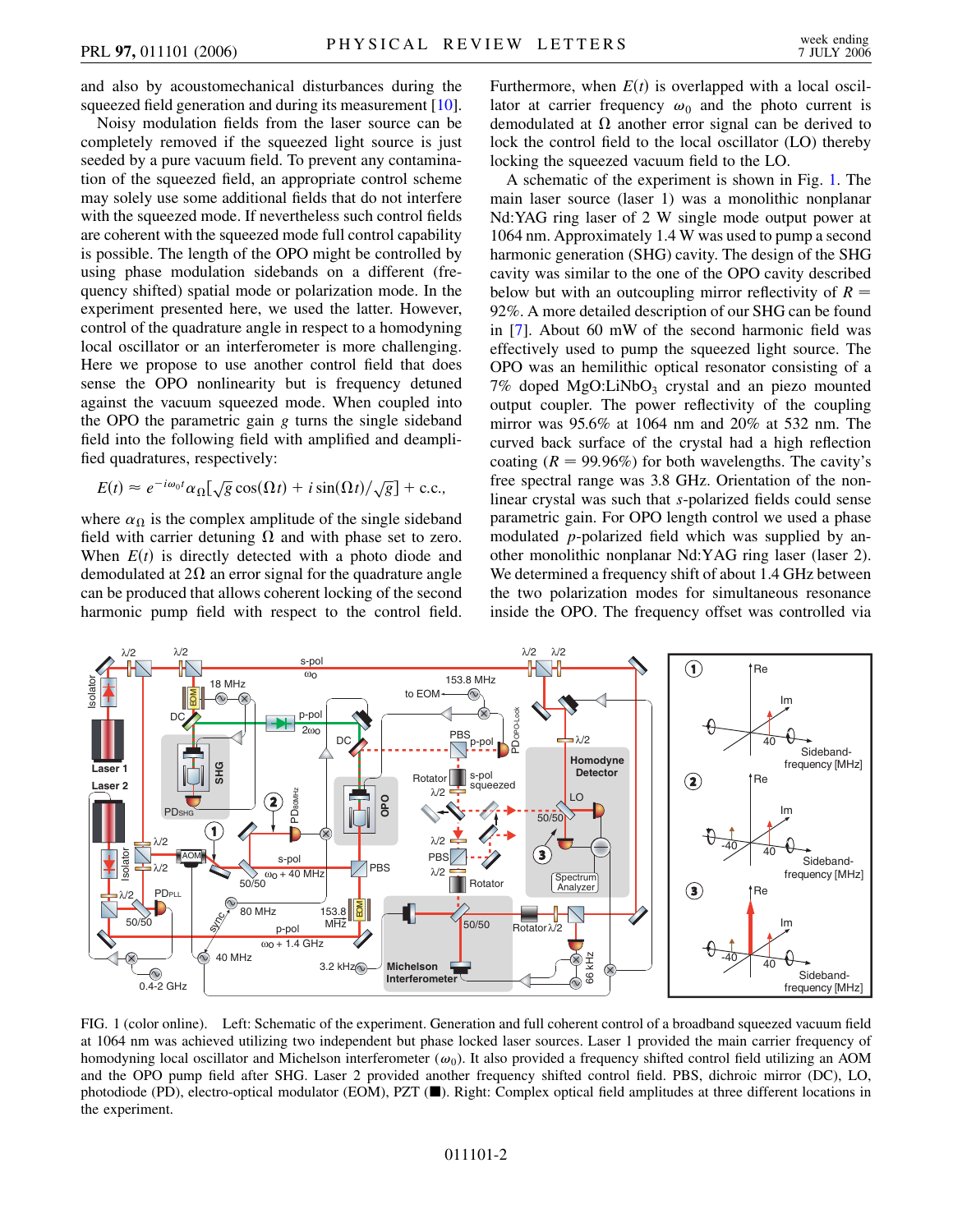a high bandwidth phase locking loop. The *p*-polarized locking field was injected through the crystal's back surface and spatially separated from the *s*-polarized squeezed vacuum with a polarizing beam splitter (PBS) behind the OPO. An error signal for the OPO cavity length could be generated by demodulating the detected *p*-polarized beam at a sideband frequency of 153.8 MHz without introducing any significant loss on the squeezed field. We measured the loss to be less than 0.1% given by the PBS's power reflectivity for *s*-polarized light of 99.9%. We point out that the *p*-polarized control field did not add any significant noise to the squeezed mode, given the low residual power contribution after the PBS and the high frequency offset.

Phase control with respect to a local oscillator at the fundamental frequency  $\omega_0$  is required for both characterization and application of audio-band squeezed vacuum fields. Following our proposal described above we utilized another coherent but frequency shifted control field. Detuned by 40 MHz with respect to the main carrier frequency ( $\omega_0$ , laser 1) by an acousto-optical modulator (AOM) this *s*-polarized infrared field (440  $\mu$ W) was also injected into the OPO cavity where its quadratures are parametrically amplified and deamplified which generates a sideband at  $-40$  MHz. This mechanism derived an error signal for controlling the phase relation between the 40 MHz control field and the green pump. The error signal could be obtained by detecting the control field backreflected from the OPO and demodulating the photo current at twice the beat frequency (80 MHz) as illustrated in the sideband scheme in Fig. [1.](#page-1-0) By feeding back the error signal to a piezoelectric transducer (PZT)-mounted mirror in the path of the green pump field stable phase control was realized. A separate locking loop was required to control the phase between the squeezed vacuum field, given by the phase of the green pump, and the LO. The appropriate error signal was derived at the homodyne detector, described in [\[7\]](#page-3-6). By taking the difference of both homodyne photodiodes a demodulation at a frequency of 40 MHz provides an error signal which again was fed back to a phase shifting PZT-mounted mirror. Generated and detected fields at three locations of the experiment are shown in the box in Fig. [1.](#page-1-0)

Observation and characterization of squeezed fields at audio frequencies is usually performed with balanced homodyne detection as it is done in the MHz regime. However, at low frequencies measurement time increases and stable control of all the field's degrees of freedom is essential. In addition homodyne detection at audio frequencies requires a much greater classical noise suppression. Figure [2](#page-2-0) (left) verifies that our detector was indeed quantum noise limited over the full spectrum from 10 Hz to 10 kHz. For these measurements the (squeezed) signal input in Fig. [1](#page-1-0) was blocked. A change of local oscillator power by a factor of 2 resulted in a change of measured quadrature noise variance of the same factor, whereas classical noise from the local oscillator would scale with the squared factor. The nominal local oscillator power used was 88  $\mu$ W. In all measured spectra shown here the electronic noise of the detection system was at least 7 dB below shot noise and has been subtracted from all data. The rollup at low frequencies clearly corresponds to the transfer function of our homodyne detector. This transfer function was independently measured by modulating the local oscillator power at frequencies swept over the spectrum of interest.

The OPO squeezing spectrum from 10 Hz–10 kHz is shown in Fig. [2](#page-2-0) (right). Trace (a) shows the shot-noise limit of the homodyne detection system whereas the squeezed quantum noise is shown in trace (b). The measurement time was approximately 1.5 hours during which the setup was stably controlled in all degrees of freedom. Figure [3](#page-3-12) clearly shows that 4 dB squeezing has been achieved over the complete detection band of ground based GW interferometers. For this plot the traces from Fig. [2](#page-2-0) have been divided by the measured shot noise. The almost white nonclassical noise suppression has continued up to the OPO cavity bandwidth of 27 MHz. At frequencies below 10 Hz the squeezing measurements suffered from nonsta-

<span id="page-2-0"></span>

FIG. 2 (color online). Measured quantum noise spectra. Left: Shot noise for three different LO powers, (a) 88, (c) 176, and (d) 44  $\mu$ W. Right: (a) Shot noise and (b) squeezed noise with 88  $\mu$ W LO power. All traces are pieced together from five FFT frequency windows: 10–50 Hz, 50–200 Hz, 200–800 Hz, 800–3.2 kHz, and 3.2–10 kHz. Each point is the averaged rms value of 100, 100, 400, 400, and 800 measurements in the respective ranges. The RBWs of the five windows were 250 mHz, 1, 2, 4, and 16 Hz, respectively. Linearity of the detection system was carefully checked in a separate measurement.